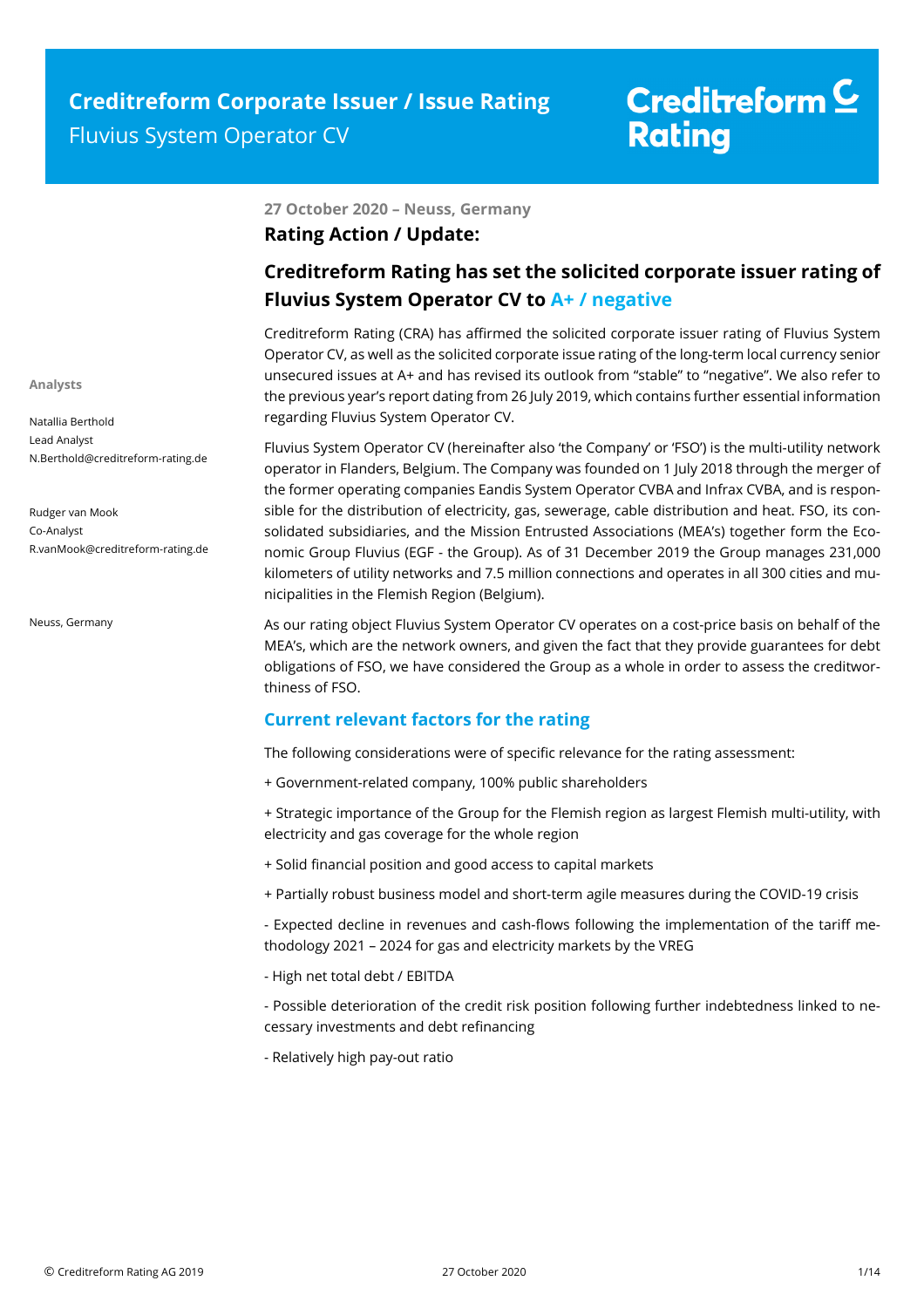#### **ESG-criteria:**

CRA generally considers ESG factors (environment, social and governance) within its rating decisions. In the case of Fluvius System Operator CV we have not identified any ESG factor with significant influence.

A general valid description of Creditreform Rating AG, as well as a valid description of corporate ratings for understanding and assessing ESG factors in the context of the credit rating process, can be found here:

https://creditreform-rating.de/en/about-us/regulatory-requirements.html?file=files/content/downloads/Externes%20Rating/Regulatorische%20Anforderungen/EN/Ratingmethodiken%20EN/The%20Impact%20of%20ESG%20Factors%20on%20Credi t%20Ratings.pdf

### **Rating result**

The current rating A+ attests a high level of creditworthiness to FSO, representing a low default risk for the Company in comparison with the sector and the overall economy.

The Group operates in a regulated environment and disposes over a legally-based regional monopoly in a sector that provides essential services to the population. We therefore see the Group as having systemic relevance for the region of Flanders. Additionally, the MEA's are fully owned by Flemish municipalities. We therefore assume a high probability that the local authorities would offer extraordinary support to the Group should it find itself in financial difficulty. This factor has a positive effect on the rating result, according to our sub-methodology "governmentrelated entities''. Any change in the sovereign rating of Belgium (CRA rating AA / negative as of June 26, 2020) could therefore also have an impact on the corporate issuer rating for FSO.

The new regulatory framework for gas and electricity markets in Flanders for the period of 2021 – 2024 will be applied from January 1, 2021. The new tariff methodology will put negative pressure on the rating when it comes into effect next year, as it foresees a reduction in allowed income and cash-flow generation. This will increasingly force the Group to realize more operating efficiencies. At the same time, the accelerated roll-out of smart metering and additional investments, which are expected to increase, will put additional pressure on the Group's cash flows. Our expectation is that the Group's indebtedness will rise over time in order to enable it to finance its investments. This in turn raises the likelihood that key financial ratios will deteriorate in the future and will not be able to support an A+ rating.

Despite the tariff reduction, we continue to believe that the regulatory framework for the gas and electricity markets in Flanders remains largely supportive and sufficient for the Group to continue its operating activities.

### **Outlook**

The one-year outlook of the rating is negative. This assessment is based on our expectation that the Group will experience a reduction in earnings and cash flows following the implementation of the new tariff methodology, thus putting pressure on the Group's cash flows. Furthermore, the expected increase in investments, partially due to the accelerated smart metering roll-out in combination with the reduced allowed income, will most likely lead to an increase in indebtedness. We expect that, over time, the financial metrics of the Group will deteriorate, necessitating a downgrade of the corporate issuer rating.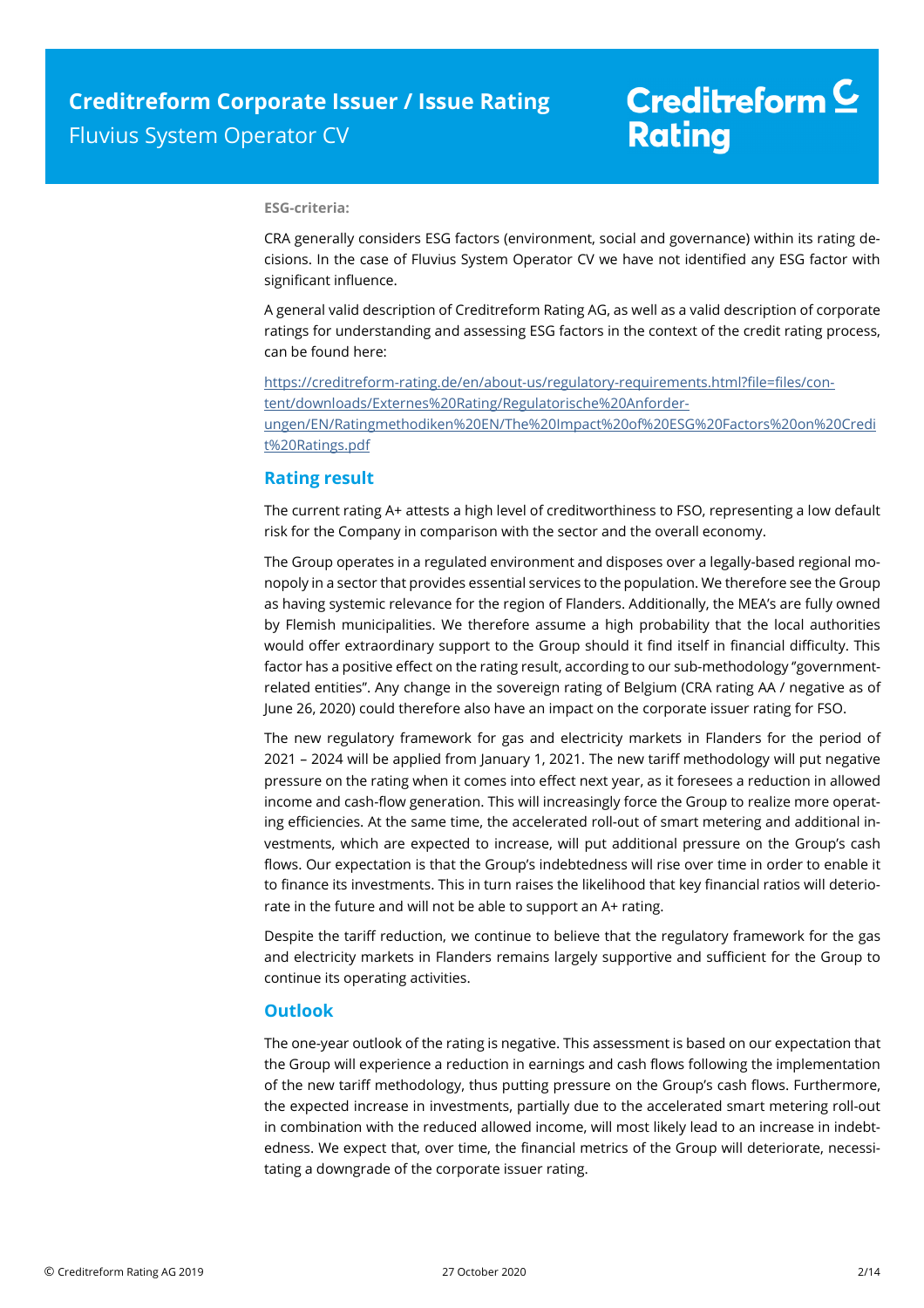#### Please note:

The scenarios are based on information available at the time of the rating. Within the forecast horizon, circumstances may occur that could lead to a change of the rating out of the indicated range.

#### **Best-case scenario: A+**

In our best-case scenario for one year, we assume a rating of A+. In this scenario, the relevant key financial ratios remain constant despite the lower allowed returns in the newly implemented tariff methodology, due to realized operating efficiencies.

**Worst-case scenario: A** 

In our worst-case scenario for one year, we assume a rating of A. In this scenario, we assume a deterioration of the Group's financials following the lower allowed return in the new tariff methodology. This, in combination with higher investment needs, might lead to a deterioration of the financial metrics, thus making a downgrade necessary.

### **Business development and outlook**

During the 2019 business year, the Economic Group Fluvius achieved revenues amounting to EUR 2,992 million. The majority of these (93.6%) continued to be generated by remuneration for the distribution and transport of electricity and gas. The residual amount was generated by the direct sale of energy to households which had problems finding an energy provider (public service obligation) (1.9%), construction work for other parties (2.0%) and 2.5% by other sales for the wastewater management.

Table 1: Financials of Economic Group Fluvius I Source: Economic Group Fluvius, consolidated financial statements 2019, standardized by CRA

| <b>Economic Group Fluvius</b><br>Selected key figures of the financial statement       | <b>CRA standardized figures<sup>1</sup></b> |           |  |
|----------------------------------------------------------------------------------------|---------------------------------------------|-----------|--|
| analysis<br><b>Basis: Consolidated Financial Statements of 31.12.</b><br>(IFRS, Group) | 2018                                        | 2019      |  |
| Sales (million EUR)                                                                    | 2,943.75                                    | 2,991.50  |  |
| <b>EBITDA (million EUR)</b>                                                            | 772.75                                      | 985.74    |  |
| EBIT (million EUR)                                                                     | 396.53                                      | 517.11    |  |
| EAT (million EUR)                                                                      | 190.91                                      | 330.92    |  |
| EAT after transfer (million EUR)                                                       | 190.91                                      | 330.92    |  |
| Total assets (million EUR)                                                             | 13,775.44                                   | 14,267.16 |  |
| Equity ratio (%)                                                                       | 43.73                                       | 43.09     |  |
| Capital lock-up period (days)                                                          | 37.07                                       | 39.96     |  |
| Short-term capital lock-up (%)                                                         | 30.21                                       | 47.47     |  |
| Net total debt / EBITDA adj. (factor)                                                  | 9.17                                        | 7.99      |  |
| Ratio of interest expenses to total debt (%)                                           | 2.45                                        | 2.57      |  |
| Return on investment (%)                                                               | 2.12                                        | 3.03      |  |

Gross profit decreased from EUR 1,591 million to EUR 1,510 million, which led to a gross profit margin of 50% in 2019 (2018: 54%). The main reasons for this development were the higher costs for transportation - which included the transmission cost of electricity invoiced by the

j

<sup>1</sup> For analytical purposes, CRA adjusted the original values in the financial statements in the context of its financial ratio analysis. For example, when calculating the analytical equity ratio, deferred tax assets, goodwill (entirely or partly), and internally-generated intangible assets are subtracted from the original equity, whilst deferred tax liabilities are added. Net total debt takes all balance sheet liabilities into account. Therefore, the key financial figures shown often deviate from the original values of the company.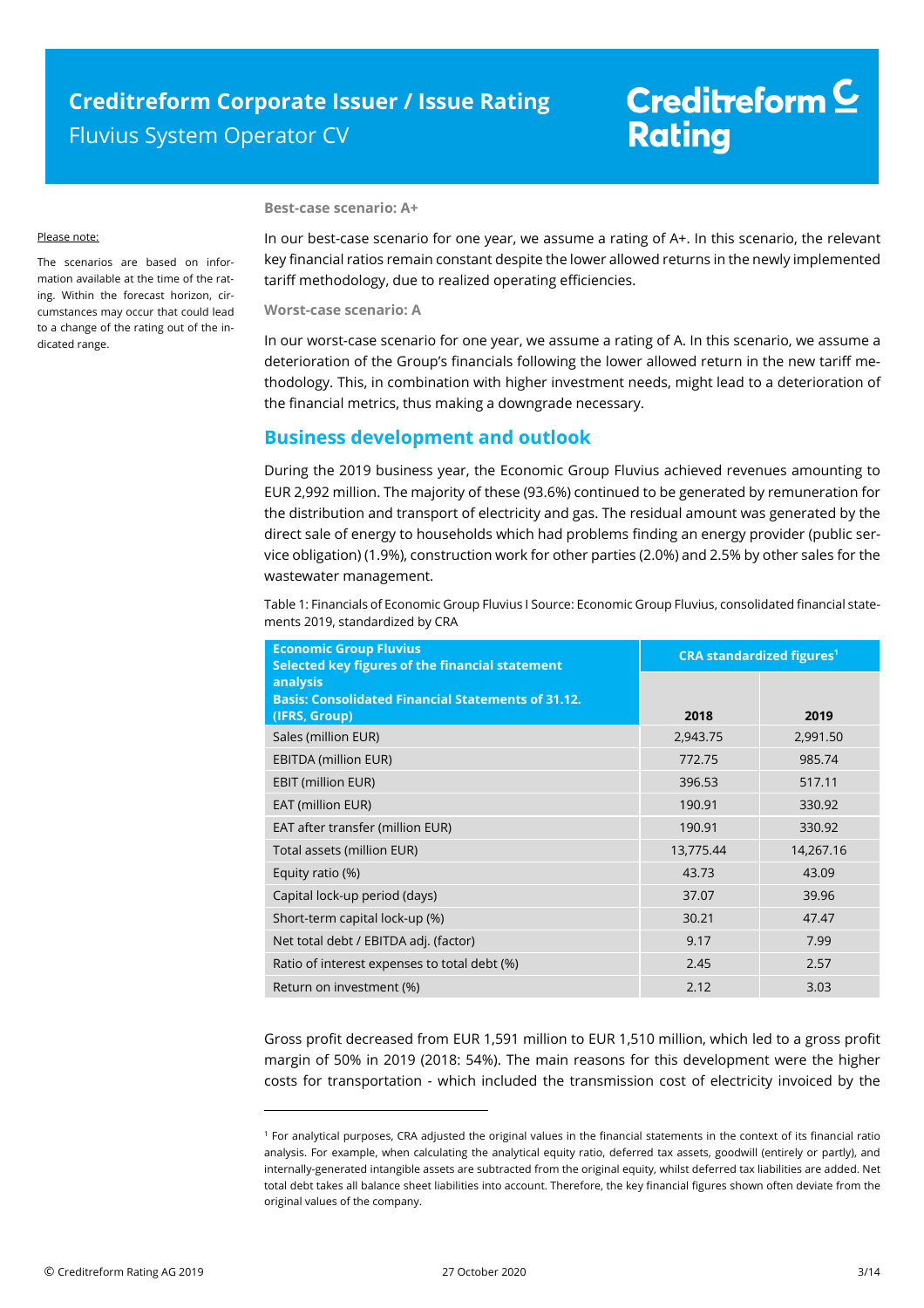Transmission System Operator (TSO – Elia) - and costs for the federal contribution (obligations for denuclearization, the reduction of emission of greenhouse gases, and costs relating to the regulation and control of the energy market). Despite the increased number of certificates purchased (6,268,725 in 2019 and 5,581,415 in 2018), costs for green electricity and CHP certificates fell from EUR 521 million to EUR 491 million in 2019. In contrast, the cost of services increased from EUR 409 million to EUR 463 million in 2019. Due to the merger with former ex-Infrax MEAs, which were included in the consolidation for 6 months in 2018 and for the full year in 2019, wage costs rose from EUR 442 million to EUR 590 million in 2019, and amortization/depreciation costs rose from EUR 407 million to EUR 450 million.

Table 2: The development of individual segments in 2019 I Source: Consolidated annual accounts of Economic Group Fluvius (Belgian GAAP, before consolidation adjustments; the acquisition of ex-Infrax-companies is processed according to the Belgian GAAP retrospectively to 1 January 2018, and contains the results over the 12 months)

| <b>Economic Group Fluvius, individual corporate divisions</b> |       |                    |       |       |              |       |                                                   |          |
|---------------------------------------------------------------|-------|--------------------|-------|-------|--------------|-------|---------------------------------------------------|----------|
| In million EUR                                                |       | <b>Electricity</b> | Gas   |       | <b>Other</b> |       | <b>Eandis / Fluvius</b><br><b>System Operator</b> |          |
|                                                               | 2018  | 2019               | 2018  | 2019  | 2018         | 2019  | 2018                                              | 2019     |
| Turnover                                                      | 2,264 | 2,358              | 600   | 559   | 230          | 236   | 1,637                                             | 1,653    |
| EAT                                                           | 70    | 146                | 51    | 95    | 75           | 65    | $\Omega$                                          | $\Omega$ |
| <b>Total assets</b>                                           | 7,301 | 7,043              | 3,828 | 3,821 | 2,209        | 2,705 | 4,749                                             | 5,156    |

The Group's EBIT normalized again in 2019, rising to EUR 517 million (2018: EUR 397 million) due to a non-recurring expense of EUR 267 million in 2018 following a decision by VREG to fully return the historical balances of manageable costs for the period 2010 – 2014 to the end consumers.

At the end of 2019 the Group showed an adequate capital structure with an adjusted equity ratio of 43.09% (2018: 44.39%). The net total debt / EBITDA adj. of 7.99 (2018: 9.17) improved slightly due to the improved EBITDA adj. and the slightly reduced indebtedness of the Group, as evidenced by the leverage ratio, which improved to 2.30 (2018: 2.63).

Table 3: The development of business of Economic Group Fluvius I Source: Economic Group Fluvius, condensed consolidated interim 30 June 2020

| <b>Economic Group Fluvius</b> |         |         |         |            |  |
|-------------------------------|---------|---------|---------|------------|--|
| In million EUR                | H1 2019 | H1 2020 |         | $\Delta$ % |  |
| Sales                         | 1,540.4 | 1,443.3 | $-97.1$ | $-6,3$     |  |
| <b>EBIT</b>                   | 232.6   | 297.1   | $+64.5$ | 27,7       |  |
| <b>EAT</b>                    | 140.8   | 181.4   | $+40.6$ | 28,8       |  |

In the first half year of 2020, revenues decreased by 6.3% to EUR 1,540.4 million in comparison with H1 2019, reflecting the standardization of the invoicing system of ex-Eandis and ex-Infrax. This decline in revenue will be compensated for in the annual recalculation of the tariffs. The cost of trade goods increased by 3.4% to EUR 687 million. The reason for this was the increase in the cost of green and cogeneration certificates. However, all other costs such as the costs for the transmission network fee, the purchase of electricity and gas for social customers, and for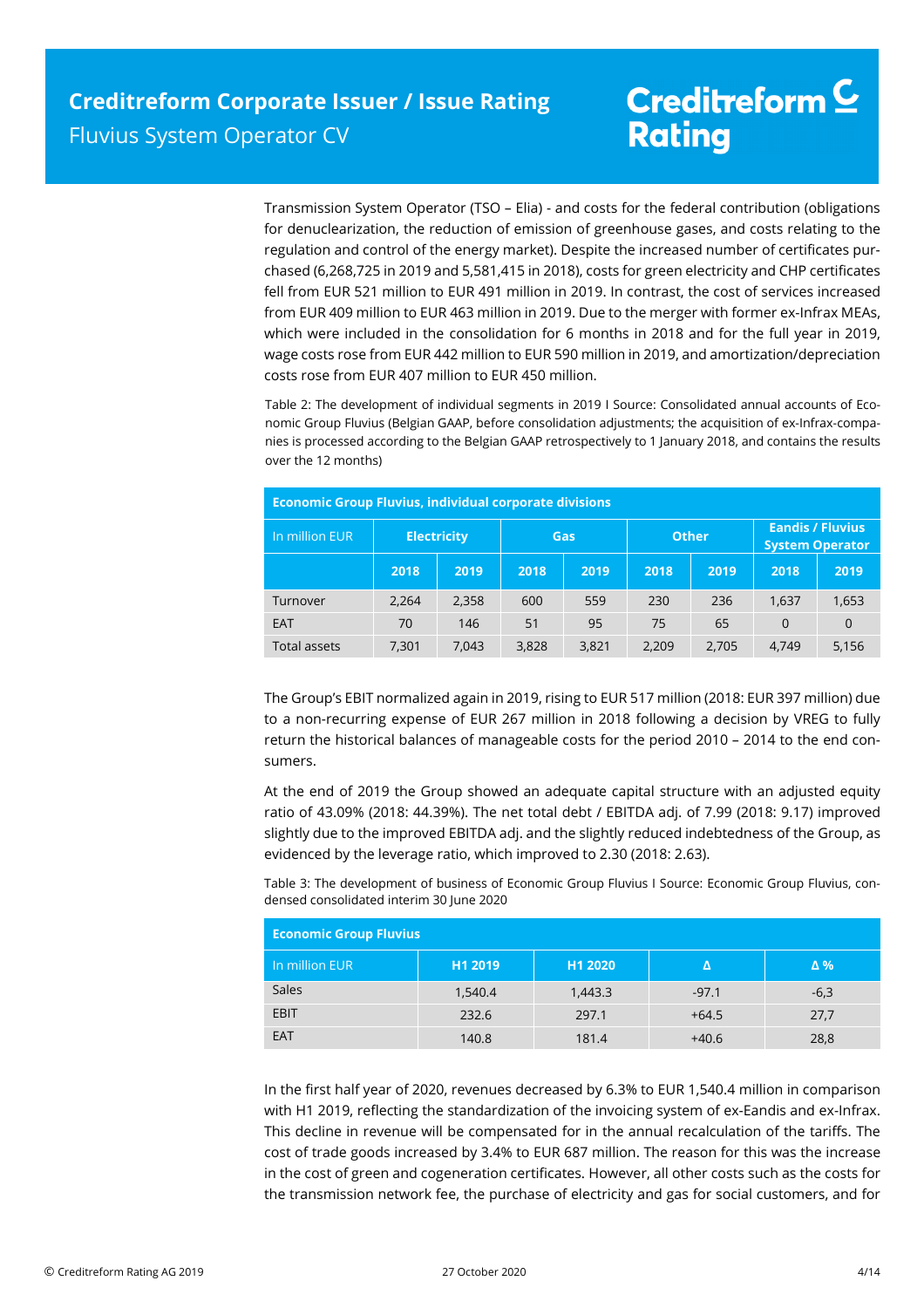services and expenses for employee benefits showed a slight decrease. In addition, income from the recoveries and regularizations for transfers of EUR 35.4 million (H1 2019: expenses of EUR 72.5 million) was generated. As a result, the operating margin improved from 13.1% to 17.1%. Due to an improvement of EUR 18.6 million in the net financial result, EAT was enhanced by 28.8% in the reporting period, and amounted to EUR 181.4 million.

The impact of the COVID-19 pandemic had a relatively minor impact on the Group, resulting primarily in a slightly lower distribution of electricity and gas due to lower consumption, especially by industrial consumers, and to a lesser extent by residential consumers. This lost income can be recovered in subsequent tariff periods.

Liquidity at the end of June 2020 was sufficient: as of 30.06.2020 the Group disposed over cash and cash equivalents of EUR 49.6 million and cash facilities with an aggregate amount of EUR 425 million and a commercial paper program of EUR 500 million. Of this amount, EUR 68 million and EUR 500 million respectively were drawn as of 30 June 2020.

At the end of June 2020, the Flemish government decided to accelerate the digital smart metering roll-out. In the initial scenario, the roll-out was planned over a 15-year period until 2033. The new scenario foresees an accelerated roll-out of the digital metering project and aims for completion by mid-2029, with 80% of all digital meters to be installed by 2024. The complete costs for the initial metering project was budgeted at EUR 2.379,1 million EUR, which will now be spread out over a shorter period, increasing investments in this project per year. As of June 2020, EGF already installed 331,972 meters.

Another major investment plan is the switch to LED for public lighting. This project has been budgeted at EUR 926 million and will require the Group to change all municipal public lighting to LED by 2030. The start of this project is 2020 and represents 1.2 million lighting points in total.

On 13 August 2020 the VREG published the new tariff methodology for a new regulatory period. This new regulatory period sets out the framework for the allowed income from the distribution of electricity and gas in Flanders for the period between 2021 and 2024. The new methodology differs in a couple of key aspects from the prior regulatory period; in particular, the lower capital cost allowance, the reduction in allowance based on operational costs following the merger between Eandis System Operator CV and Infrax CV, and the introduction of the frontier shift into the methodology, will have an adverse impact on the allowed income for Fluvius.

The capital cost allowance is based on the weighted average cost of capital (WACC) that is used for the financing of its regulatory activities. This remuneration is based on the regulatory asset base (RAB), which was valued at EUR 9.99 billion including revaluation surpluses as of 31.12.2019. The WACC is determined by benchmarking values over recent years, as financing conditions change over time. The new pre-tax cost of equity has been determined at 5.44%, and the pre-tax cost of indebtedness has been set at 2.14%. As the VREG assumes a gearing ratio of 40% equity and 60%, indebtedness, the pre-tax WACC for the period of 2021–2024 is set at 3.5%. This is a significant reduction in comparison to the pre-tax WACC in 2019, which stood at 4.8%.

Additionally, the new tariff methodology also foresees a gradual reduction of the WACC for revaluation surpluses on the balance sheet. The WACC of 3.5% will apply in 2021 but will then be reduced annually by 1/8<sup>th</sup> from 2022 onwards. This will cause a further gradual reduction of income from the revaluation surpluses. The revaluation surpluses on the balance sheet were approximately EUR 1.2 billion at the end of 2019.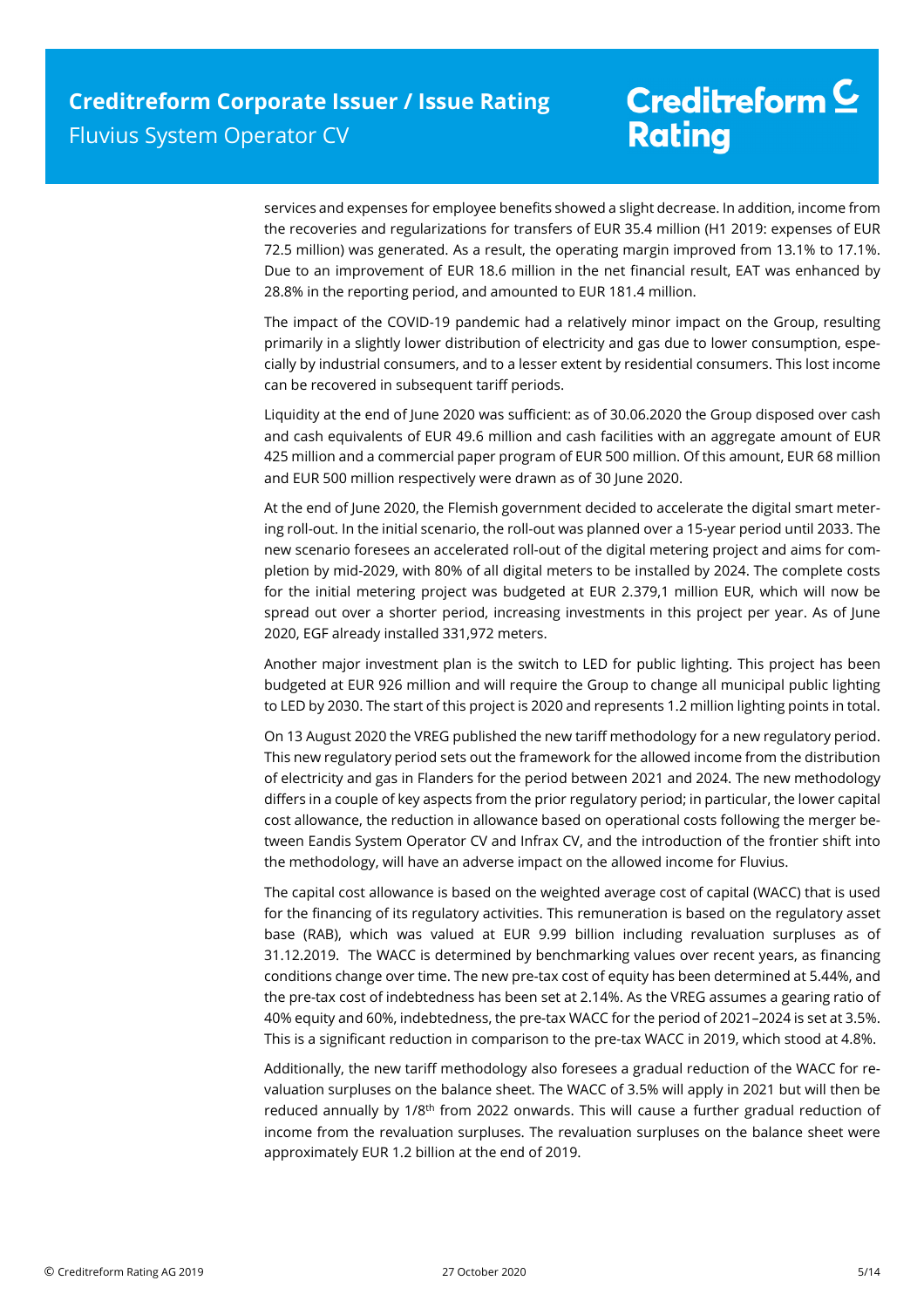The reduction in allowance based on the historical costs follows the merger between Eandis System Operator CV and Infrax CV. The merger between the two entities created the basis for improved operational cost efficiency due to synergy and scaling effects. The merger is expected to yield recurring savings of EUR 109 million per year in total. The VREG holds that these savings should not go to the shareholders of the DSO's, but rather to the communities in which they operate. The regulator has therefore already reduced the allowance by EUR 17 million for electricity distribution and EUR 8.5 million for gas distribution according to the current methodology in 2019 and 2020. The residual amount of EUR 83.5 million will be saved through the allowances during the next methodology period 2021–2024. The exact reductions in allowance based on historical costs are shown in table 4.

Table 4: The correction on historical costs, according to the new tariff methodology 2021 – 2024 in response to the expected cost savings resulting from the merger of ESO and Infrax. I Source: VREG - tariff methodology for distribution of electricity and gas during the regulatory period 2021 - 2024

| Correction on historical costs according to the new tariff methodology 2021 - 2024 |                    |        |  |  |
|------------------------------------------------------------------------------------|--------------------|--------|--|--|
| <b>in thousands EUR</b>                                                            | <b>Electricity</b> | Gas    |  |  |
| 2021                                                                               | 14.000             | 6.875  |  |  |
| 2022 - 2024                                                                        | 42,000             | 20,625 |  |  |

Moreover, the VREG introduced a new tariff mechanism called the ''frontier shift''. This mechanism represents a productivity change that every company within the sector should be able to realize. This was researched by Oxera Consulting LLP. This new mechanism only applies to DSO's in the gas sector, as research has shown that cost savings already implemented includes an efficiency improvement mechanism. The net frontier shift for the distribution of gas is set at 0.4% per year. This means that the endogenous income for gas distribution will be reduced annually by 0.4%.

We continue to believe that the regulatory framework as laid out by the VREG for the period 2021- 2024 will be sufficient for the Group to execute its operational activities. However, the new tariff methodology will put negative pressure on the corporate issuer rating of Fluvius System Operator CV. This is mainly because the 1.3% reduction in WACC, the reduction in the allowance for operational cost, and other factors mentioned above will reduce the Group's allowed income and cash-flow generation and will force more operating efficiencies. This factor, in combination with the expected increase in investments, will put further pressure on the Group's financials. We expect that FEG's financial metrics will deteriorate over time due to the lowered allowed income and increase in investments.

### **Issue rating**

### **Issue rating details**

The rating objects of this issue rating are exclusively the long-term senior unsecured issues, denominated in euros, issued by Fluvius System Operator CV (ex-Eandis and ex-Infrax) and which are included in the list of ECB-eligible marketable assets. The ECB list of eligible marketable assets can be found on the website of the ECB.

The bonds issued by ex-Eandis, which have been issued within the framework of a Euro Medium Term Note Programme (''EMTN Programme'') - of which the latest base prospectus is dated 25 November 2014 - benefit from a guarantee on a several but not joint basis by the following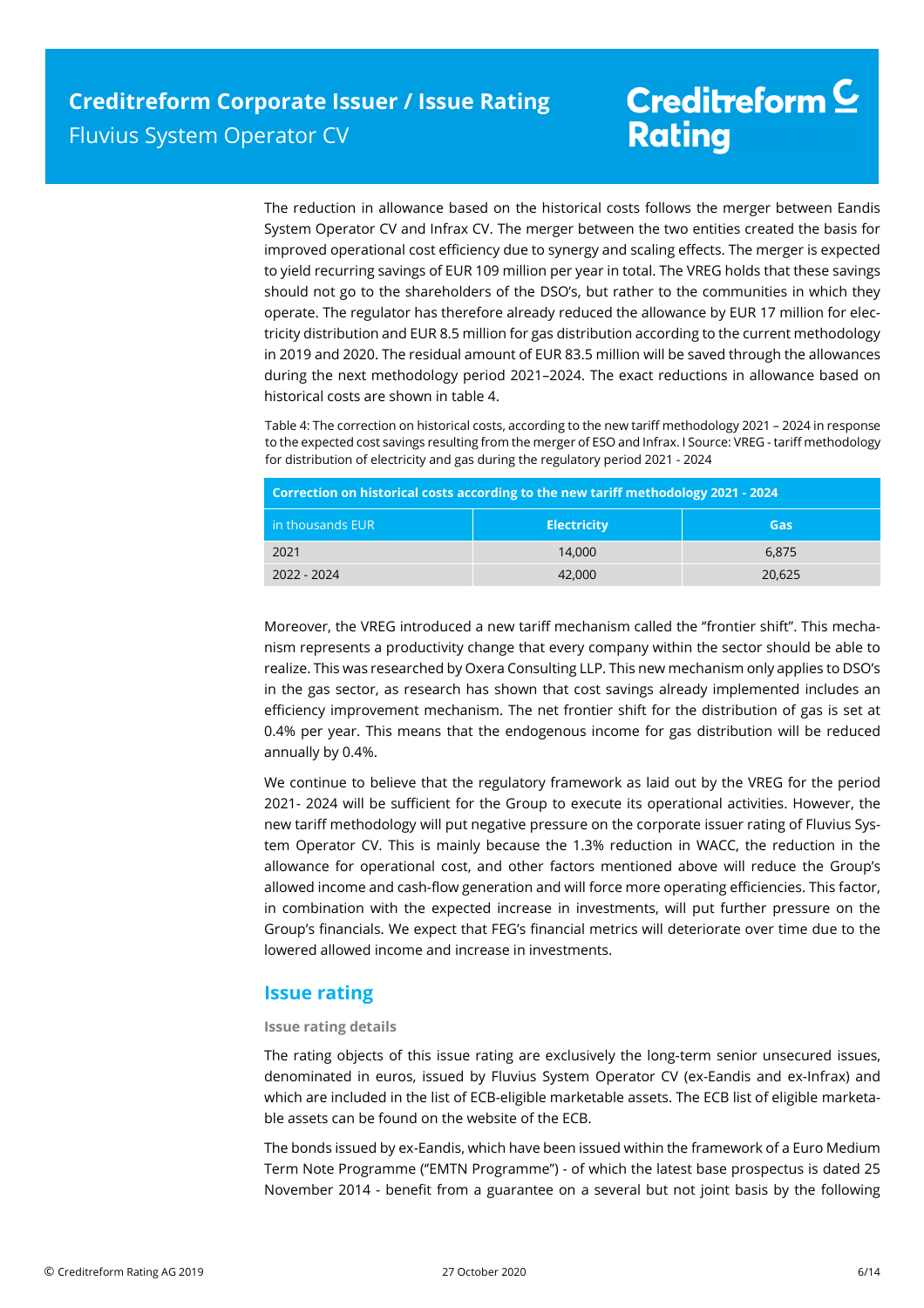DSOs: Gaselwest, Fluvius Antwerpen, Imewo, Intergem, Iveka, Iverlek and Sibelgas. The current EMTN Programme of ex-Eandis amounts to a maximum EUR 5 bn. The issue proceeds are used to finance general corporate purposes of the issuer, and, in most cases, consists in the financing of the guarantors' investment programmes (capex) as approved by the regulator. The Notes issued under the EMTN Programme benefit from a negative pledge provision and cross-default mechanism. A redemption at the option of the noteholders may be possible if a put option is specified in the final terms of the Note.

The bonds issued by ex-Eandis, which have been the object of separate bond issuance documentation, also benefit from the several but not joint guarantee from the ex-Eandis DSOs. The issue proceeds serve to finance the investment programme of the Group, the working capital of the regular operations of the Group or to refinance other bonds.

The bonds issued by ex-Infrax have been issued within the framework of a Euro Medium Term Note Programme (''EMTN Programme''), of which the latest base prospectus is dated 16 October 2014. A first tranche of EUR 250 million was issued in 2013 (duration 10 years) and a second tranche of EUR 250 million was issued in 2014 (duration 15 years). All notes issued under the EMTN Programme are guaranteed on a several, proportionate and joint basis by Fluvius Limburg and on a several and proportionate but not joint basis by Infrax West, Fluvius Antwerpen, PBE and Riobra. The issue proceeds are used to finance working capital requirements and the investment expenditure of the issuer and the guarantors. The Notes issued under the EMTN Programme benefit from a negative pledge provision as well as cross-acceleration and crossdefault mechanisms. A change of control put right has been specified in the final term of each outstanding note (BE0002448232 and BE0002478536). As Infrax was dissolved within the framework of the merger and its assets and liabilities transferred to the merged entity Fluvius, the conditions 9(f) and 9(h) of the "event of default" of the base prospectus of the EMTN-Programme of Infrax (dated 16 October 2014) were applicable. This means that the merger constituted an event of default and the bondholders could request an early redemption of the bonds. This early redemption was waived by the bondholders during a meeting of bondholders on 2 May 2018. Furthermore, the bondholders consented during the meeting to various amendments to the conditions under the EMTN-Programme in light of the merger of Infrax with Eandis.

#### **Result Corporate Issue Rating**

We assign a rating of A+ (negative) to the long-term local currency senior unsecured debt securities issued by Fluvius System Operator CV. The decision is derived from the corporate issuer rating and its outlook. We did not derive any unfavorable change in the current bonds' documentation due to the transfer of the outstanding bonds into Fluvius, as the current outstanding ex-Eandis bonds remain guaranteed by ex-Eandis guarantors and the current outstanding ex-Infrax bonds remain guaranteed by ex-Infrax guarantors. After the merger of Imea, Iveg and Integan into Fluvius-Antwerpen, the latter took over the guarantee of Imea in the ex-Eandis bonds and the guarantee of Iveg in the ex-Infrax bonds proportionally. Similarly, Fluvius-Limburg as a legal successor assumed the guarantee for the ex-Infrax bonds, formerly provided by Inter-energa, Inter-aqua and Inter-media, after their merger.

Any change in the guarantee structure could generally have an impact on the rating of the LT LC senior unsecured issues of Fluvius.

The following tables give overviews of the ratings attributed by CRA as well as of the current EMTN Programmes of ex-Eandis and ex-Infrax.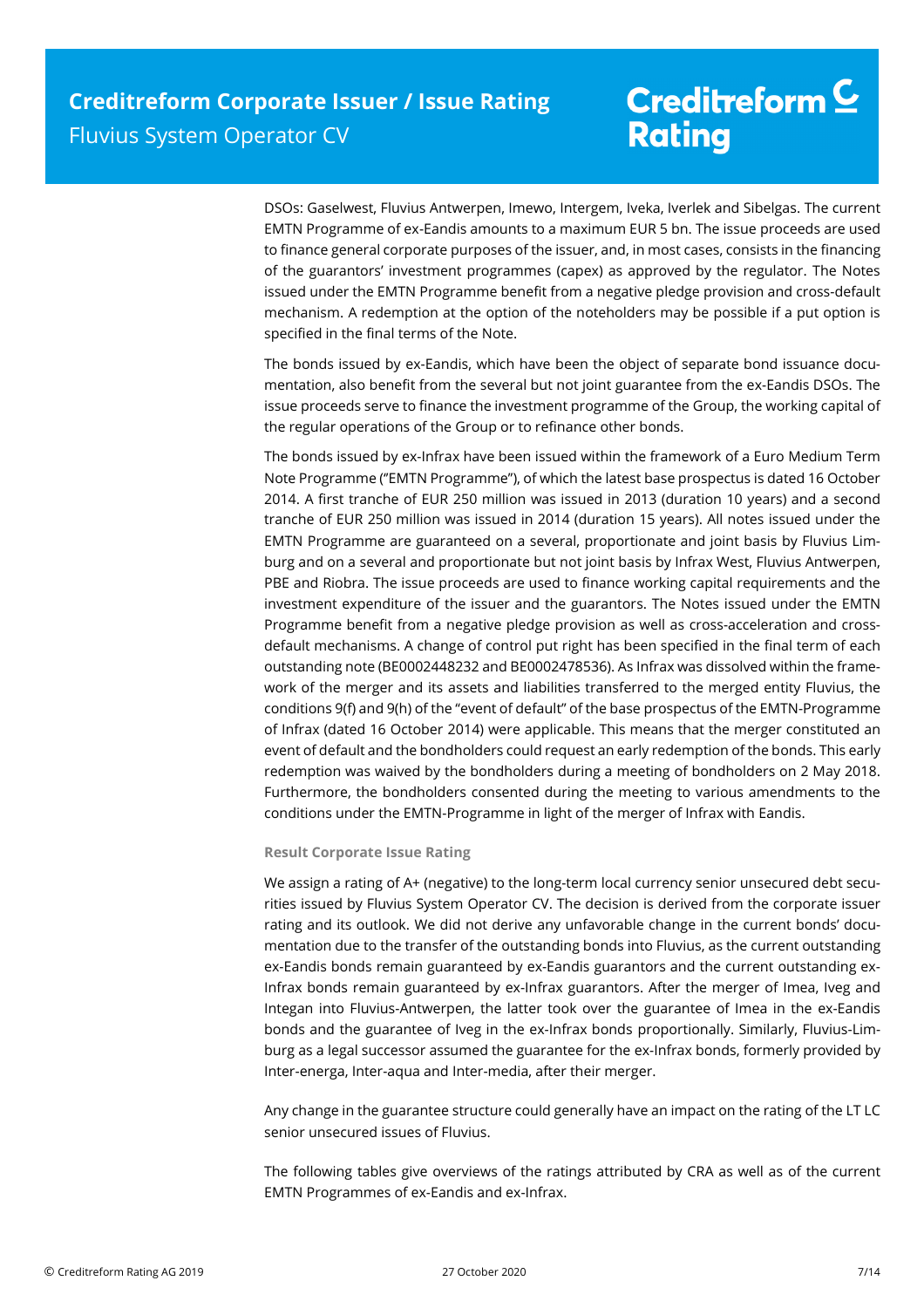#### **Overview**

Table 5: Overview of CRA Ratings I Source: CRA

| <b>Rating Category</b>                                      | <b>Details</b> |                 |  |
|-------------------------------------------------------------|----------------|-----------------|--|
|                                                             | Date           | Rating          |  |
| Fluvius System Operator CV                                  | 27.10.2020     | $A+ /$ negative |  |
| LT LC senior unsecured issues of Fluvius System Operator CV | 27.10.2020     | A+ / negative   |  |
| Other                                                       | --             | n.r.            |  |

Table 6: Overview of 2014 EMTN Programme of ex-Eandis l Source: Eandis System Operator CV, prospectus dated 25 November 2014

| <b>Overview 2014 EMTN Programme</b> |                                                                                                                                        |             |                                                |  |  |
|-------------------------------------|----------------------------------------------------------------------------------------------------------------------------------------|-------------|------------------------------------------------|--|--|
| Volume                              | EUR 5,000,000,000                                                                                                                      | Maturity    | Depending on<br>the respective<br><b>Notes</b> |  |  |
| Issuer                              | Eandis System Operator CV                                                                                                              | Coupon      | Depending on<br>the respective<br><b>Notes</b> |  |  |
| Arranger                            | Belfius Bank and HSBC                                                                                                                  | Currency    | Depending on<br>the respective<br><b>Notes</b> |  |  |
| Credit enhancement                  | Guarantee on a several but<br>not joint basis by Gasel-<br>west, Fluvius Antwerpen,<br>Imewo, Intergem, Iveka,<br>Iverlek and Sibelgas | <b>ISIN</b> | Depending on<br>the respective<br><b>Notes</b> |  |  |

Table 7: Overview of 2014 EMTN Programme of ex-Infrax l Source: Infrax CV, prospectus dated 16 October 2014

| <b>Overview 2014 EMTN Programme</b> |                                                                                                                                                                                                          |             |                                                |  |
|-------------------------------------|----------------------------------------------------------------------------------------------------------------------------------------------------------------------------------------------------------|-------------|------------------------------------------------|--|
| Volume                              | EUR 500,000,000                                                                                                                                                                                          | Maturity    | Depending on<br>the respective<br><b>Notes</b> |  |
| <b>Issuer</b>                       | Infrax CV                                                                                                                                                                                                | Coupon      | Depending on<br>the respective<br><b>Notes</b> |  |
| Arranger                            | <b>BNP Paribas</b>                                                                                                                                                                                       | Currency    | Depending on<br>the respective<br><b>Notes</b> |  |
| Credit enhancement                  | Guarantee on a several,<br>proportionate and joint ba-<br>sis by Infrax Limburg and<br>on a several and propor-<br>tionate but not joint basis<br>by Infrax West, Fluvius Ant-<br>werpen, PBE and Riobra | <b>ISIN</b> | Depending on<br>the respective<br><b>Notes</b> |  |

Under the current issuance conditions, all future LT LC senior unsecured bonds, denominated in euro and included in the list of ECB-eligible marketable assets, which will be issued by Fluvius System Operator CV, will, until further notice, receive the same ratings as the current outstanding LT LC senior unsecured bonds. Other types of debt instruments of the issuer have not been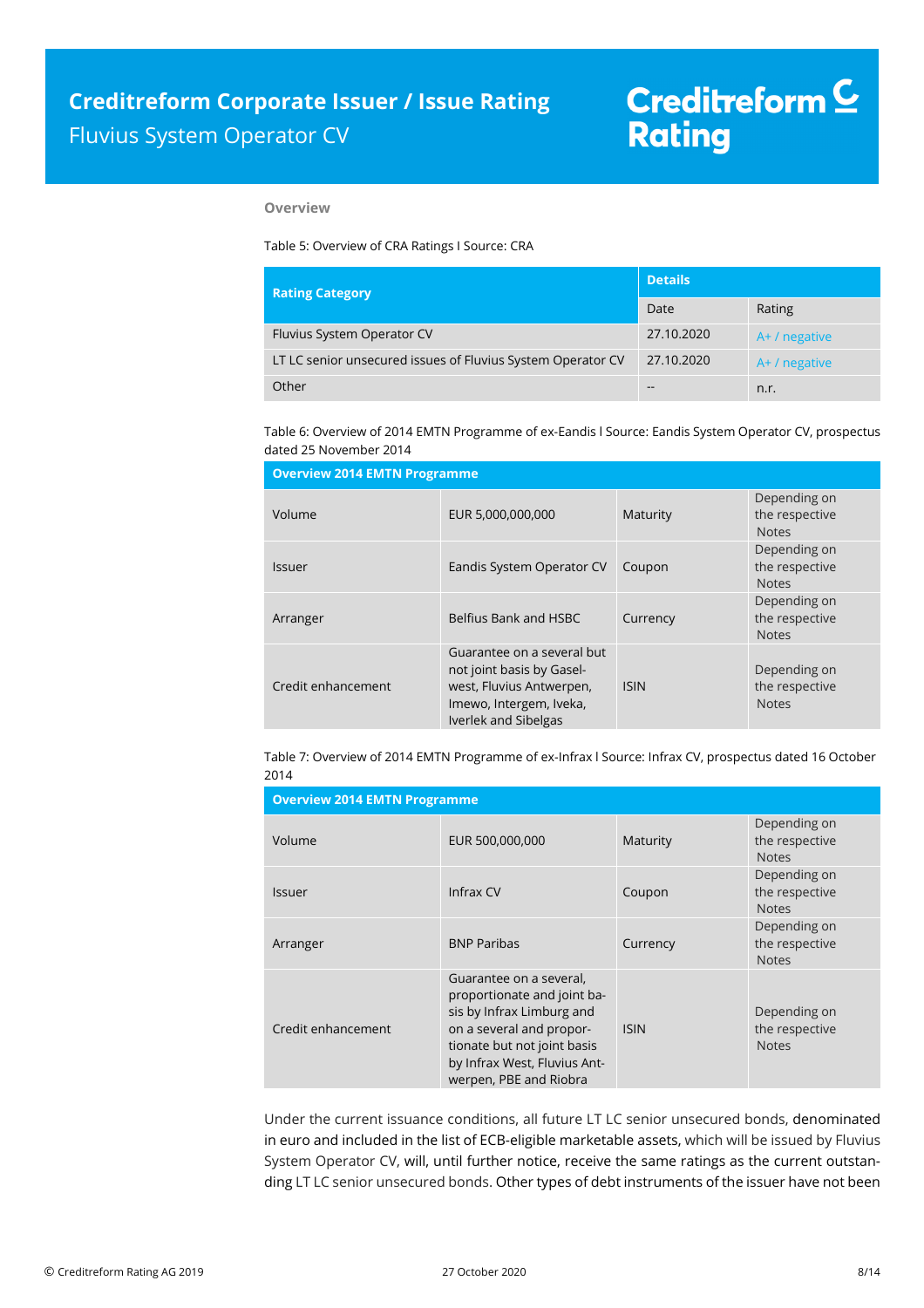rated by CRA so far. The current ratings and information can be seen on the website of Creditreform Rating AG.

### **Appendix**

**Rating history** 

The rating history is available under:

https://www.creditreform-rating.de/en/ratings/published-ratings.html

Table 8: Corporate issuer Rating of Fluvius System Operator CV | Source: CRA

| Event          | <b>Rating date</b> | <b>Publication date</b> | <b>Monitoring period</b>    | <b>Result</b> |
|----------------|--------------------|-------------------------|-----------------------------|---------------|
| Initial rating | 04.11.2016         | 11.11.2016              | 18.01.2017                  | $A+ /$ stable |
| Update         | 18.01.2017         | 19.01.2017              | 24.04.2017                  | $A+$ / stable |
| Update         | 24.04.2017         | 25.04.2017              | 17.01.2018                  | $A+ /$ stable |
| Update         | 17.01.2018         | 19.01.2018              | 26.07.2019                  | $A+$ / stable |
| Update         | 26.07.2019         | 02.08.2019              | 27.10.2020                  | $A+$ / stable |
| Update         | 27.10.2020         | 30.10.2020              | Withdrawal of the<br>rating | A+ / negative |

Table 9: LT LC Senior Unsecured issues issued by Fluvius System Operator cv | Source: CRA

| Event          | <b>Rating date</b> | <b>Publication date</b> | <b>Monitoring period</b>    | <b>Result</b>   |
|----------------|--------------------|-------------------------|-----------------------------|-----------------|
| Initial rating | 05.10.2018         | 15.10.2018              | 26.07.2019                  | $A+$ / stable   |
| Update         | 26.07.2019         | 02.08.2019              | 27.10.2020                  | $A+ /$ stable   |
| Update         | 27.10.2020         | 30.10.2020              | Withdrawal of the<br>rating | $A+ /$ negative |

#### **Regulatory requirements**

l

After having prepared an unsolicited corporate issuer rating of Eandis System Operator CVBA (since 1 April 2019 Fluvius System Operator CV) on 4 November 2016, the management of the Company commissioned Creditreform Rating AG with the preparation of a corporate issuer/issue rating<sup>2</sup> rating (solicited rating) and monitoring of the company on 7 December 2016 (standing order).

The rating is based on the analysis of published information and on internal evaluation methods for the assessment of companies and issues.

The rating object participated in the creation of the rating as follows:

| Solicited Corporate Issuer / Issue Rating              |     |  |  |  |
|--------------------------------------------------------|-----|--|--|--|
| With rated entity or related third party participation | Yes |  |  |  |
| With access to internal documents                      | Yes |  |  |  |
| With access to management                              | Yes |  |  |  |

<sup>&</sup>lt;sup>2</sup> In these regulatory requirements the term "rating" is used in relation to all ratings issued by Creditreform Rating AG in connection to this report. This may concern several companies and their various issues.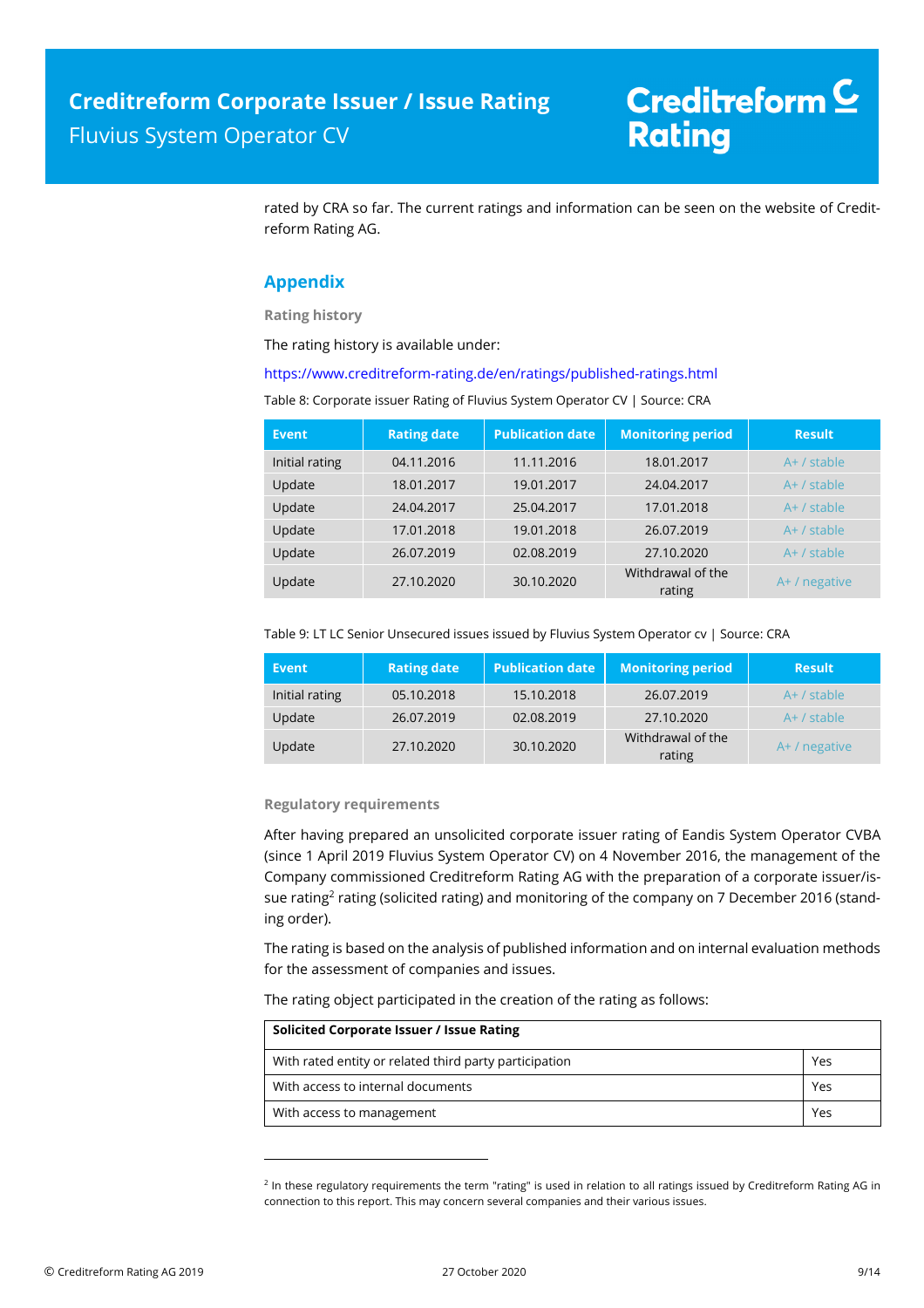A conference call with the Company took place on 22 October 2020 within the framework of the rating process.

In addition to the documents from the previous years and the monitoring during the year, the Company provided the following information as part of the update.

#### **List of documents**

#### **Accounting and controlling**

- Consolidated financial statements IFRS Economic Group Fluvius as of 31 December 2019
- Consolidated financial statements IFRS Fluvius System Operator Group as of 31 December 2019
- Annual report Fluvius 2019
- Condensed consolidated interim IFRS Economic Group Fluvius as of 30 June 2020
- Condensed consolidated interim IFRS Fluvius System Operator Group of 30 June 2020
- Forecast financial statements
- Information on green certificates, Investment plans

#### **Finance**

- Eandis EMTN-programme prospectus dated 25 November 2014
- Infrax EMTN-programme prospectus dated 16 October 2014 Group Debenture
- Eandis System Operator CVBA prospectus dated 2 June 2017
- Final terms of the outstanding notes
- Minutes of the meetings of bondholders and other information

**Additional documents** 

- Investor presentation dated October 2020
- Press releases
- Correspondence

The documents submitted and information gathered were sufficient to meet the requirements of Creditreform Rating AG's rating methodologies.

The rating was conducted based on the following rating methodologies and the basic document.

| <b>Rating methodology</b> | <b>Version</b> | Date         | Website                                     |
|---------------------------|----------------|--------------|---------------------------------------------|
|                           | number         |              |                                             |
| <b>Corporate Ratings</b>  | 2.3            | 29.05.2019   | https://creditreform-rating.de/en/about-    |
|                           |                |              | us/regulatory-require-                      |
|                           |                |              | ments.html?file=files/content/downloads/Ex- |
|                           |                |              | ternes%20Rating/Regulatorische%20Anforder-  |
|                           |                |              | ungen/EN/Ratingmethodiken%20EN/Rating%2     |
|                           |                |              | 0Methodology%20Corporate%20Ratings.pdf      |
| Government-related        | 1.0            | 19.04.2017   | https://creditreform-rating.de/en/about-    |
| Companies                 |                |              | us/regulatory-require-                      |
|                           |                |              | ments.html?file=files/content/downloads/Ex- |
|                           |                |              | ternes%20Rating/Regulatorische%20Anforder-  |
|                           |                |              | ungen/EN/Ratingmethodiken%20EN/Rating%2     |
|                           |                |              | 0Methodology%20Government-Re-               |
|                           |                |              | lated%20Companies.pdf                       |
| Non-financial             | 1.0            | October 2016 | https://creditreform-rating.de/en/about-    |
| Corporate Issue Ratings   |                |              | us/regulatory-require-                      |
|                           |                |              | ments.html?file=files/content/downloads/Ex- |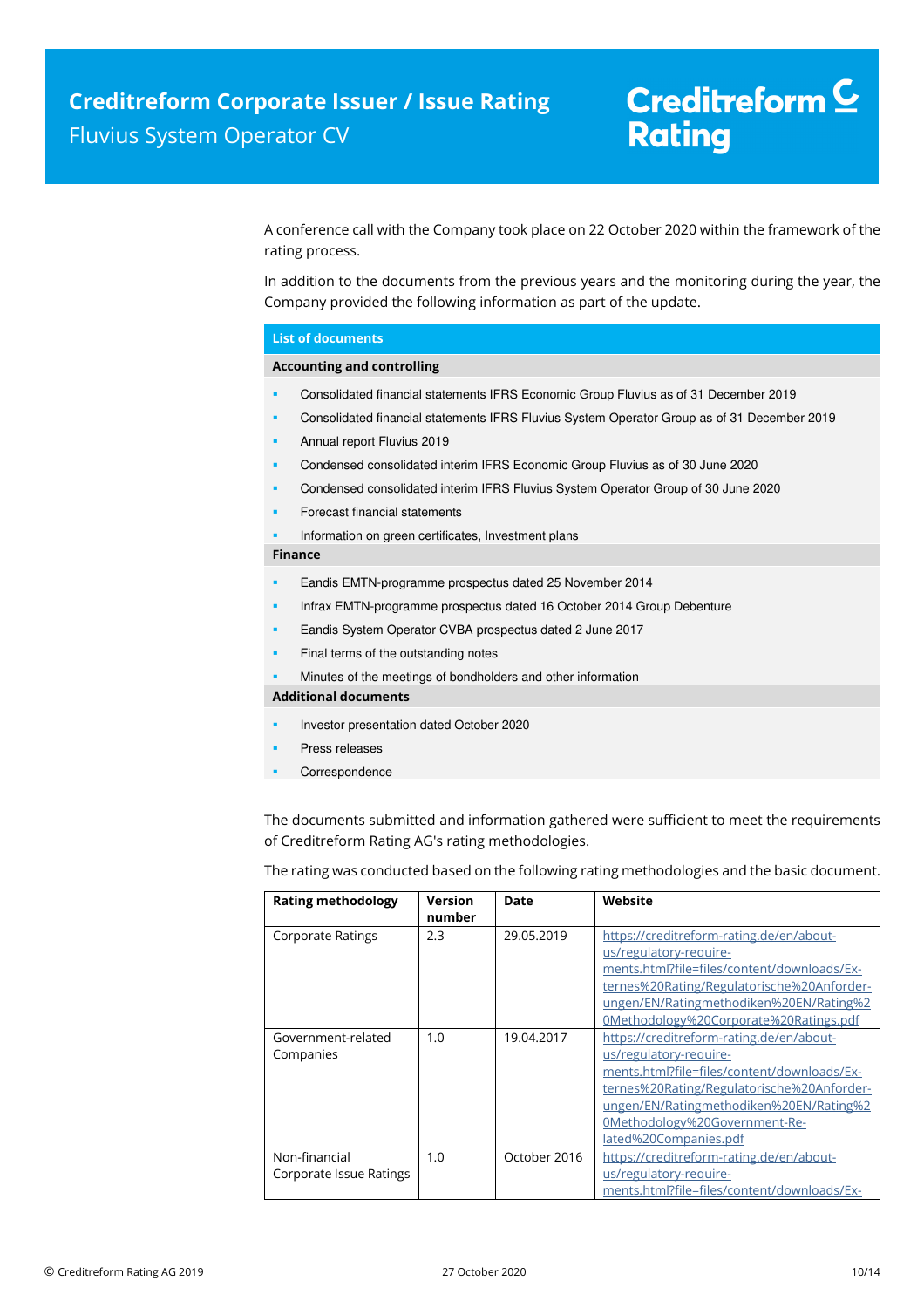### **Creditreform Corporate Issuer / Issue Rating**  Fluvius System Operator CV

# Creditreform  $C$ **Rating**

|                                          |     |              | ternes%20Rating/Regulatorische%20Anforder-<br>ungen/EN/Ratingmethodiken%20EN/Rating%2<br>0Methodology%20Non-Financial%20Corpo-<br>rate%20Issue%20Ratings.pdf                                                                                           |
|------------------------------------------|-----|--------------|--------------------------------------------------------------------------------------------------------------------------------------------------------------------------------------------------------------------------------------------------------|
| Criteria<br>and<br>Rating<br>Definitions | 1.3 | January 2018 | https://creditreform-rating.de/en/about-<br>us/regulatory-require-<br>ments.html?file=files/content/downloads/Ex-<br>ternes%20Rating/Regulatorische%20Anforder-<br>ungen/EN/Ratingmethodiken%20EN/CRAG%2<br>0Rating%20Criteria%20and%20Definitions.pdf |

The documents contain a description of the rating categories and a definition of default.

The rating was carried out by the following analysts:

| Name              | <b>Function</b> | <b>Mail-Address</b>               |
|-------------------|-----------------|-----------------------------------|
| Natallia Berthold | Lead analyst    | N.Berthold@creditreform-rating.de |
| Rudger van Mook   | Analyst         | R.vanMook@creditreform-rating.de  |

The rating was approved by the following person (person approving credit ratings, PAC):

| Name                | Function   | Mail-Address                       |
|---------------------|------------|------------------------------------|
| Christian Konieczny | <b>PAC</b> | C.Konieczny@creditreform-rating.de |

The rating was presented to the rating committee on 27 October 2020. The company examined the rating report prior to publication and was given at least one full working day to appeal the rating committee's decision and to provide additional information. The rating decision was not amended following this examination.

The rating will be monitored until Creditreform Rating AG withdraws the rating. The rating can be adjusted as part of the monitoring, if crucial assessment parameters change.

In 2011, Creditreform Rating AG was registered within the European Union according to EU Regulation 1060/2009 (CRA-Regulation). Based on this registration, Creditreform Rating AG is allowed to issue credit ratings within the EU and is bound to comply with the provisions of the CRA-Regulation.

#### **ESG-factors**

You can find out whether ESG factors were relevant to the rating in the upper section of this rating report "Relevant rating factors".

A general valid description for Creditreform Rating AG, as well as a valid description of corporate ratings for understanding and assessing ESG factors in the context of the credit rating process, can be found here:

https://creditreform-rating.de/en/about-us/regulatory-requirements.html?file=files/content/downloads/Externes%20Rating/Regulatorische%20Anforder-

ungen/EN/Ratingmethodiken%20EN/The%20Impact%20of%20ESG%20Factors%20on%20Credi t%20Ratings.pdf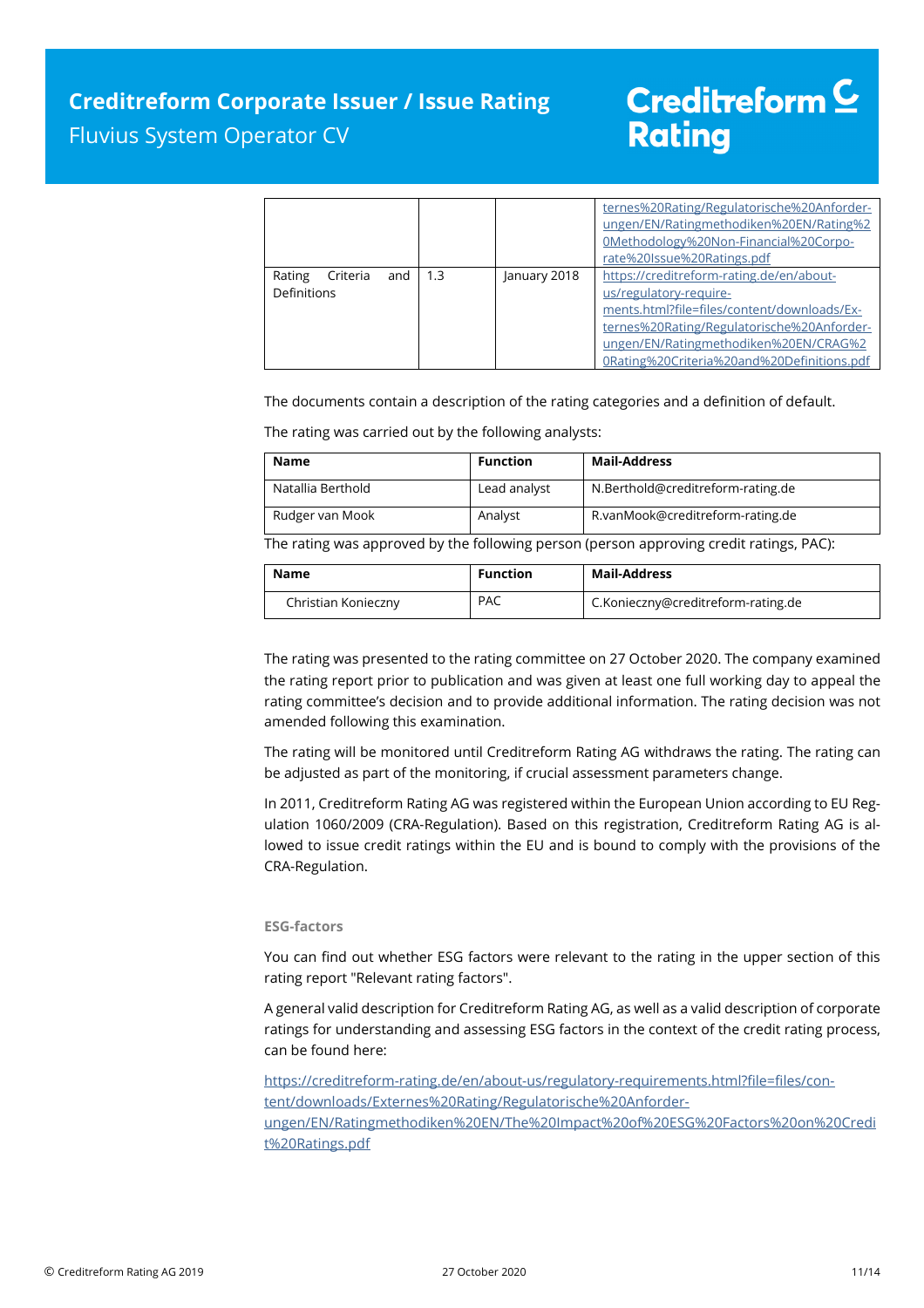#### **Conflicts of interest**

No conflicts of interest were identified during the rating process that might influence the analyses and judgements of the rating analysts involved or any other natural person whose services are placed at the disposal or under the control of Creditreform Rating AG and who are directly involved in credit rating activities or in approving credit ratings and rating outlooks.

In the event of providing ancillary services to the rated entity, Creditreform Rating AG will disclose all ancillary services in the credit rating report.

**Rules on the presentation of credit ratings and rating outlooks** 

The approval of credit ratings and rating outlooks follows our internal policies and procedures. In line with our "Rating Committee Policy", all credit ratings and rating outlooks are approved by a rating committee based on the principle of unanimity.

To prepare this credit rating, Creditreform Rating AG has used following substantially material sources:

Corporate issuer rating:

- 1. Annual report
- 2. Website
- 3. Internet research

Corporate issue rating:

- 1. Corporate issuer rating incl. information used for the corporate issuer rating
- 2. Documents on issues / instruments

There are no other attributes and limitations of the credit rating or rating outlook other than those displayed on the Creditreform Rating AG website. Furthermore, Creditreform Rating AG considers as satisfactory the quality and extent of information available on the rated entity. With respect to the rated entity, Creditreform Rating AG regarded available historical data as sufficient.

Between the time of disclosure of the credit rating to the rated entity and the public disclosure, no amendments were made to the credit rating.

The Basic Data Information Card indicates the principal methodology or version of methodology that was used in determining the rating, with a reference to its comprehensive description.

In cases where the credit rating is based on more than one methodology or where reference only to the principal methodology might cause investors to overlook other important aspects of the credit rating, including any significant adjustments and deviations, Creditreform Rating AG explains this fact in the credit rating report and indicates how the different methodologies or other aspects are taken into account in the credit rating. This information is integrated in the credit rating report.

The meaning of each rating category, the definition of default or recovery and any appropriate risk warning, including a sensitivity analysis of the relevant key rating assumptions such as mathematical or correlation assumptions, accompanied by worst-case scenario credit ratings and best-case scenario credit ratings are explained.

The date at which the credit rating was initially released for distribution and the date when it was last updated, including any rating outlooks, is indicated clearly and prominently in the Basic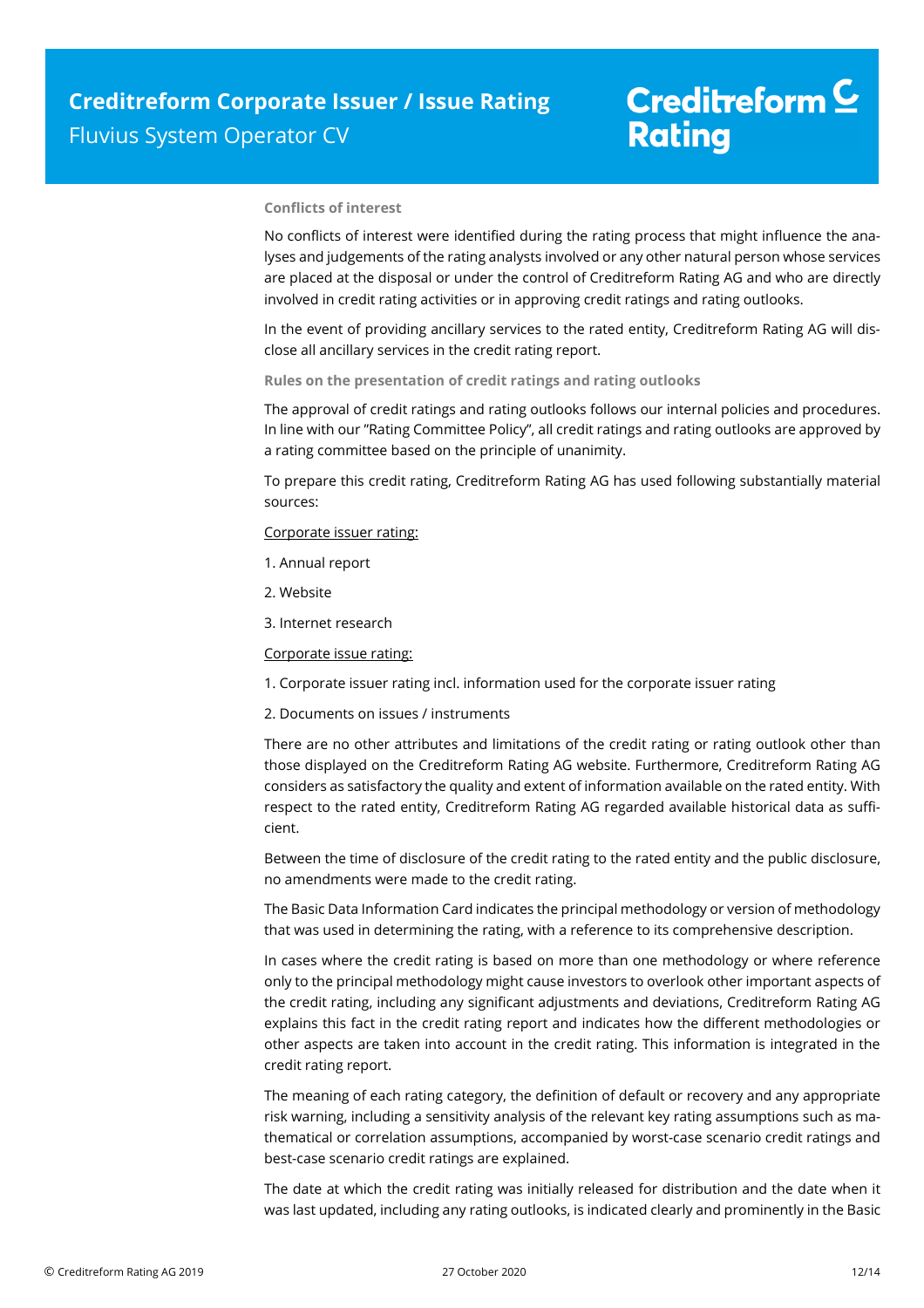Data Information Card as a "rating action"; initial release is indicated as "initial rating", other updates are indicated as an "update", "upgrade" or "downgrade", "not rated", "confirmed", "selective default" or "default".

In the case of a rating outlook, the time horizon is provided during which a change in the credit rating is expected. This information is available within the Basic Data Information Card.

In accordance with Article 11 (2) EU-Regulation (EC) No 1060/2009, a registered or certified credit rating agency shall make available, in a central repository established by ESMA, information on its historical performance data including the rating transition frequency and information about credit ratings issued in the past and on their changes. Requested data are available at the ESMA website: https://cerep.esma.europa.eu/cerep-web/statistics/defaults.xhtml

An explanatory statement of the meaning of Creditreform Rating AG's default rates are available in the credit rating methodologies disclosed on the website.